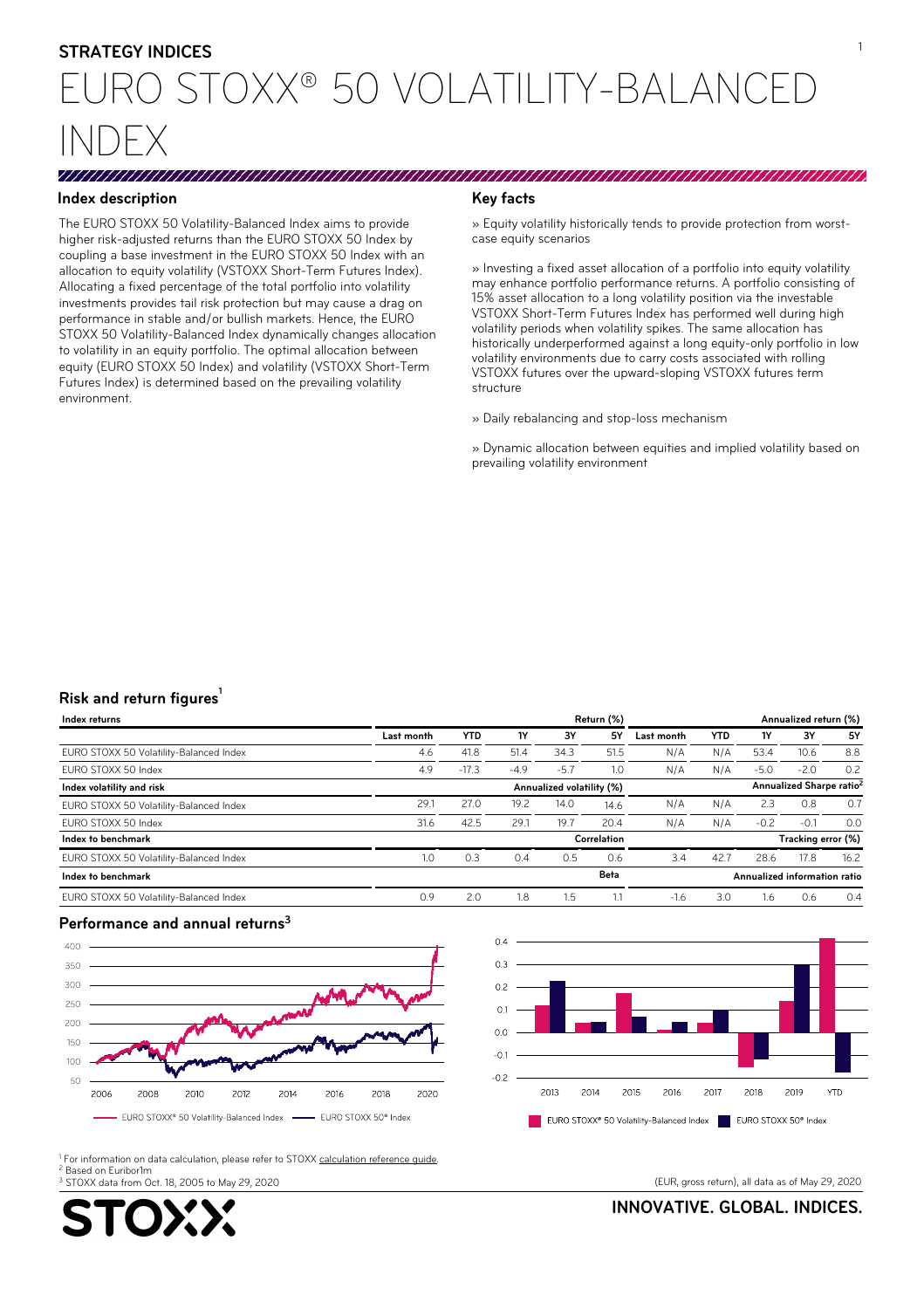# <sup>2</sup> **STRATEGY INDICES** EURO STOXX® 50 VOLATILITY-BALANCED INDEX

#### **Methodology**

To capture the anticipated changes in the volatility environment, the one-month realized volatility and the value of one-month implied volatility (VSTOXX) one-month back are observed. Depending on the relationship between realized and expected volatility, the exposure may be adjusted. To learn more about the adjustment level and the calculation formula, please see our rulebook: www.stoxx.com/indices/rulebooks.html

# **Quick facts**

| Weighting                | 97.5%/90%/70%                          |  |  |  |
|--------------------------|----------------------------------------|--|--|--|
| Cap factor               | 2.5%/10%/30%                           |  |  |  |
| No. of components        | Excess, gross return (EUR): end-of-day |  |  |  |
| Review frequency         | End-of-day: 7:15 pm CET                |  |  |  |
| Calculation/distribution | 100 as of Oct. 18, 2005                |  |  |  |
| Calculation hours        | Available daily back to Oct. 18, 2005  |  |  |  |
| Base value/base date     | Jun. 1, 2011                           |  |  |  |

#### **Versions and symbols**

| Index                      | ISIN         | Symbol        | Bloomberg            | Reuters  |
|----------------------------|--------------|---------------|----------------------|----------|
| <b>Excess Return FUR</b>   | CH0128045587 | SX5FVBF       | SX5FVBF INDFX        | SX5FVBF  |
| <b>Excess Return FUR</b>   | CH0128045587 | SX5FVBF       | <b>SX5FVBF INDFX</b> | SX5FVBF  |
| <b>Excess Return FUR</b>   | CH0110459747 | <b>VST1MF</b> | <b>VST1MF INDFX</b>  | VSTIME   |
| <b>Excess Return FUR</b>   | CH0110459747 | <b>VST1MF</b> | <b>VST1MF INDFX</b>  | VSTIME   |
| <b>Excess Return FUR</b>   | CH0115971233 | VMT5MF        | <b>VMT5MF INDFX</b>  | VMT5MF   |
| <b>Excess Return FUR</b>   | CH0115971233 | VMT5MF        | <b>VMT5MF INDFX</b>  | VMT5MF   |
| Gross Return EUR           | CH0128045595 | SX5FVBT       | <b>SX5FVBT INDFX</b> | .SX5EVBT |
| Gross Return FUR           | CH0128045595 | SX5FVBT       | SX5FVBT INDEX        | SX5FVBT  |
| Gross Return<br><b>EUR</b> | CH0109515863 | <b>VST1MT</b> | <b>VST1MT INDFX</b>  | VSTIMT   |
| Gross Return<br><b>FUR</b> | CH0109515863 | <b>VST1MT</b> | <b>VST1MT INDEX</b>  | VSTIMT   |

Complete list available here: www.stoxx.com/data/vendor\_codes.html

#### **CONTACT DETAILS**

#### **STOXX customer support**

P +41 43 430 7272 customersupport@stoxx.com www.stoxx.com

#### **STOXX is part of Deutsche Boerse Group**

#### **CUSTOMIZATION**

The index can be used as a basis for the definition of STOXX® Customized Indices, which can be tailored to specific client or mandate needs. STOXX offers a wide range of<br>customization, in terms of component selection, weig

**DISCLAIMER**

STOXX, Deutsche Börse Group and their licensors, research partners or data providers do not make any warranties or representations, express or implied, with respect to the timeliness, sequence, accuracy, completeness, currentness, merchantability, quality or fitness for any particular purpose of its index data and exclude any liability in connection therewith. STOXX,<br>Deutsche Börse Group and their licen particular, the inclusion of a company in an index, its weighting, or the exclusion of a company from an index, does not in any way reflect an opinion of STOXX, Deutsche Börse Group or<br>their licensors, research partners or STOXX are in no way sponsored, endorsed, sold or promoted by STOXX, Deutsche Börse Group or their licensors, research partners or data providers

**BACKTESTED PERFORMANCE**<br>This document contains index performance data based on backtesting, i.e. calculations of how the index might have performed prior to launch if it had existed using the same index<br>methodology and ba Backtested performance does not represent actual performance and should not be interpreted as an indication of actual performance.